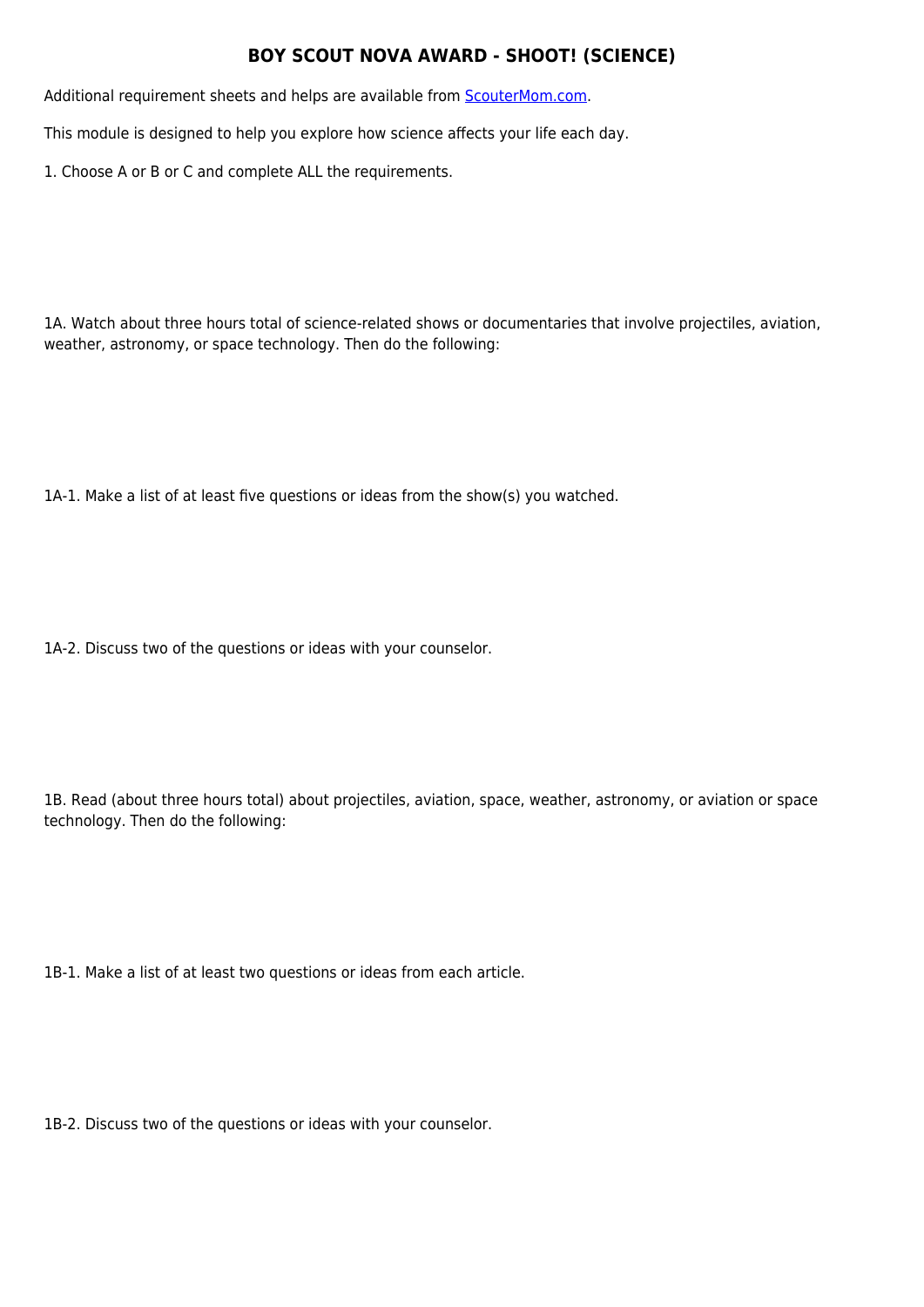1C. Do a combination of reading and watching (about three hours total). Then do the following:

1C-1. Make a list of at least two questions or ideas from each article or show.

1C-2. Discuss two of the questions or ideas with your counselor.

2. Complete ONE merit badge from the following list. (Choose one that you have not already used toward another Nova award.) After completion, discuss with your counselor how the merit badge you earned uses science.

2A. Archery

2B. Astronomy

2C. Athletics

2D. Aviation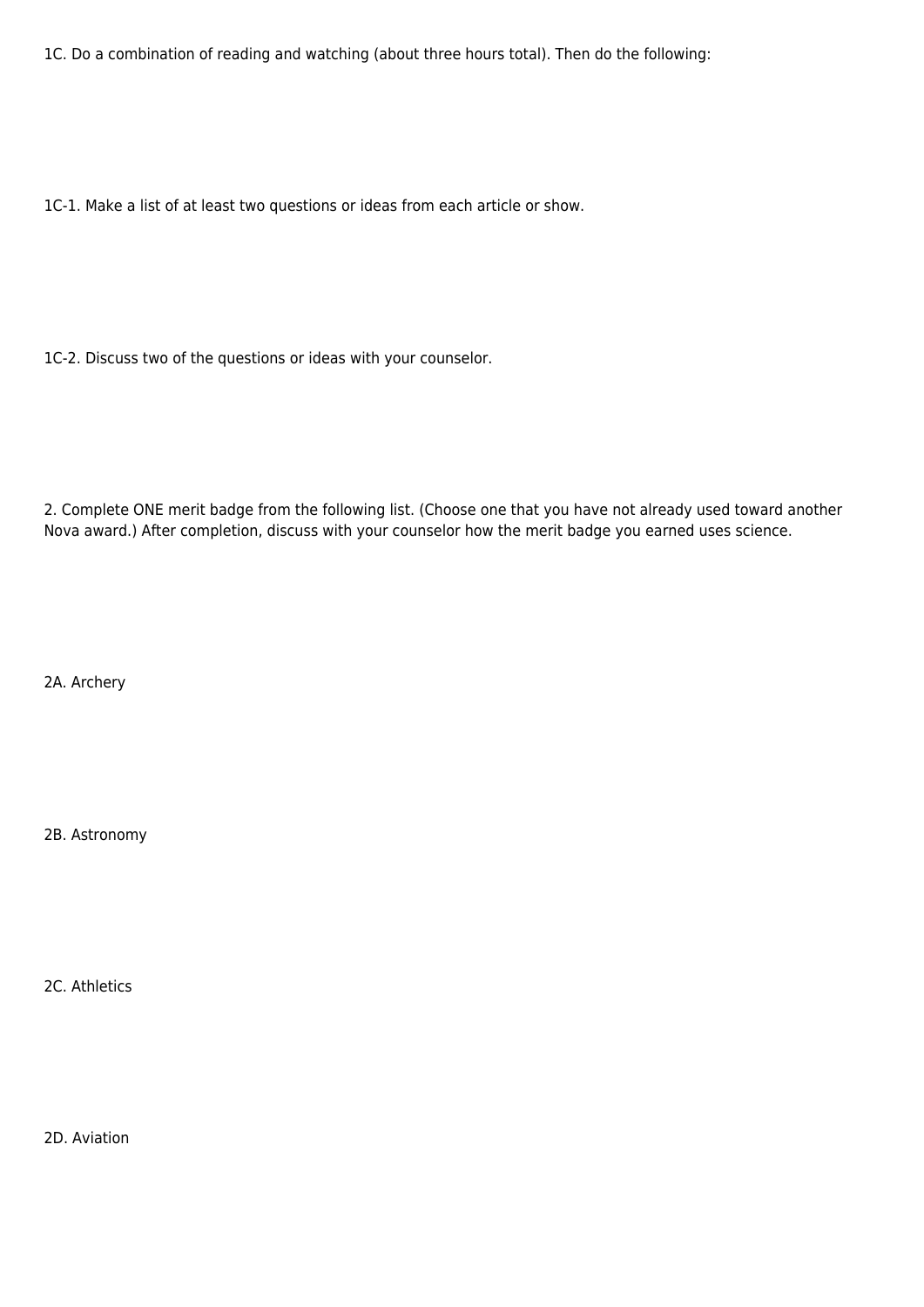2E. Game Design

2F. Rifle Shooting

2G. Robotics

2H. Shotgun Shooting

2I. Space Exploration

2J. Sustainability

2K. Weather

3. Choose A or B and complete ALL the requirements.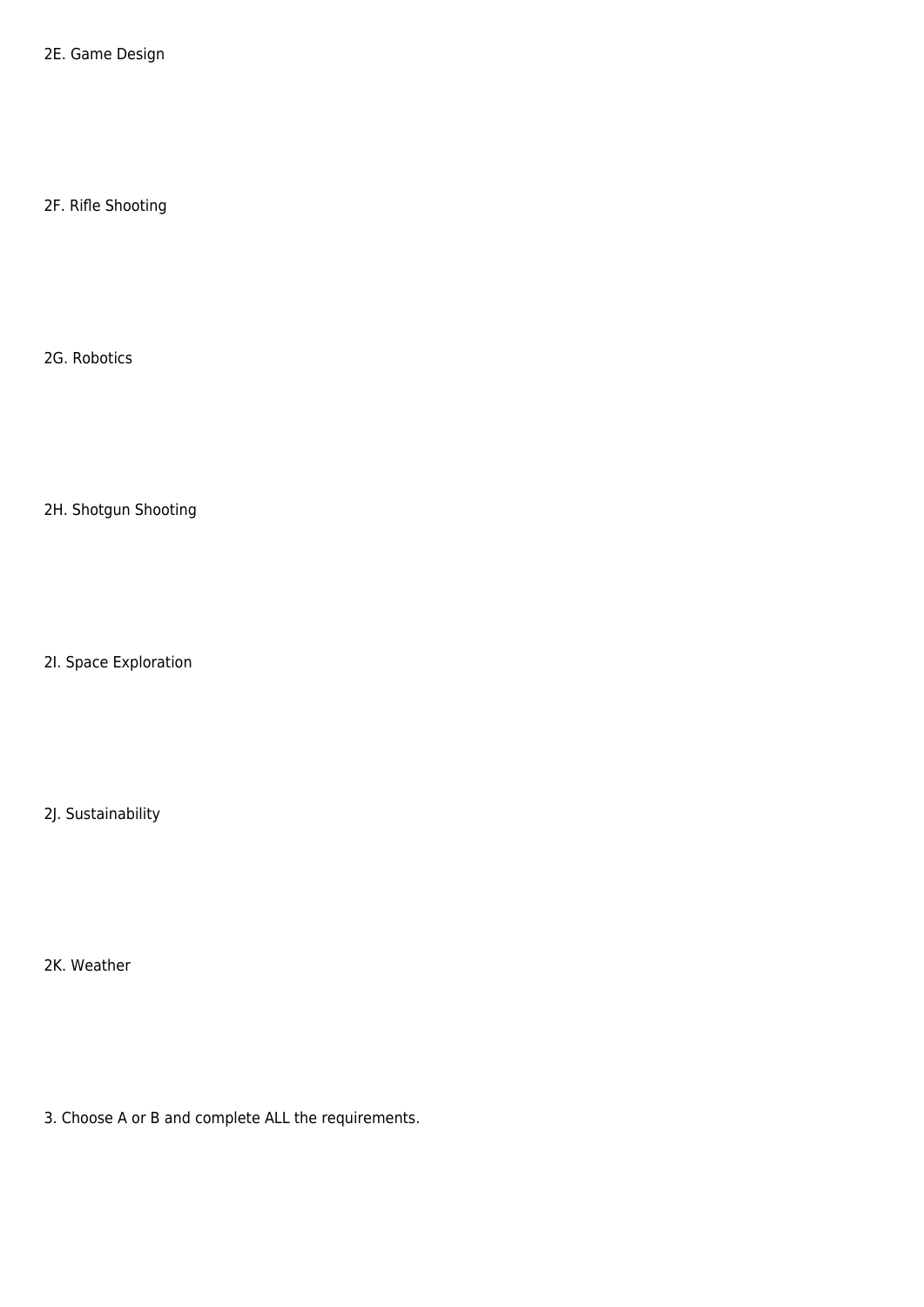3A. Simulations. Find and use a projectile simulation applet on the Internet (with your parent's or guardian's permission). Then design and complete a hands-on experiment to demonstrate projectile motion.

3A-1. Keep a record of the angle, time, and distance.

3A-2. Graph the results of your experiment. (Note: Using a high-speed camera or video camera may make the graphing easier, as will doing many repetitions using variable heights from which the projectile can be launched.)

3A-3. Discuss with your counselor:

3A-3a. What a projectile is

3A-3b. What projectile motion is

3A-3c. The factors affecting the path of a projectile

3A-3d. The difference between forward velocity and acceleration due to gravity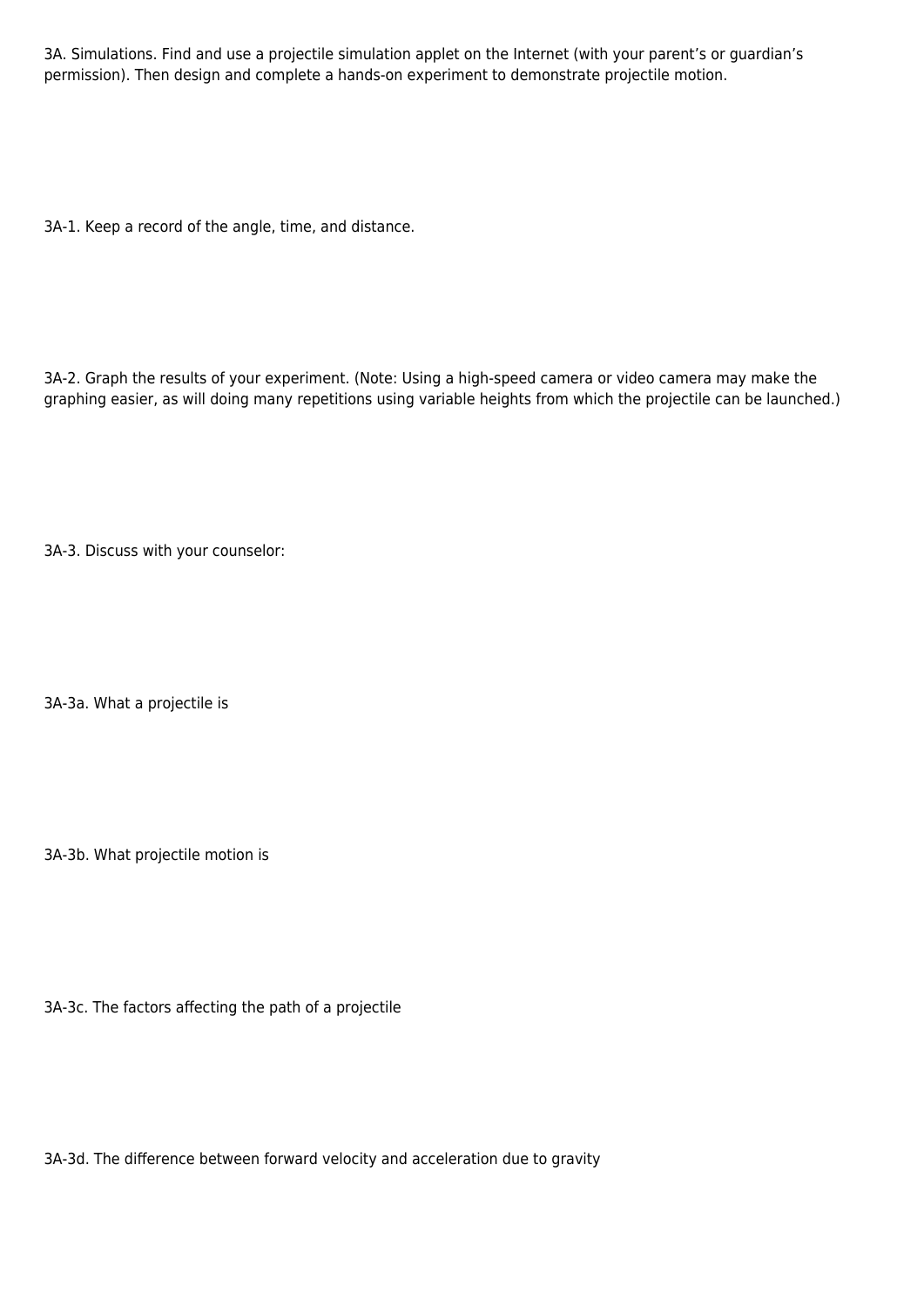3B. Discover. Explain to your counselor the difference between escape velocity (not the game), orbital velocity, and terminal velocity. Then answer TWO of the following questions. (With your parent's or guardian's permission, you may explore websites to find this information.)

3B-1. Why are satellites usually launched toward the east, and what is a launch window?

3B-2. What is the average terminal velocity of a skydiver? (What is the fastest you would go if you were to jump out of an airplane?)

3B-3. How fast does a bullet, baseball, airplane, or rocket have to travel in order to escape Earth's gravitational field? (What is Earth's escape velocity?)

4. Choose A or B and complete ALL the requirements.

4A. Visit an observatory or a flight, aviation, or space museum.

4A-1. During your visit, talk to a docent or person in charge about a science topic related to the site.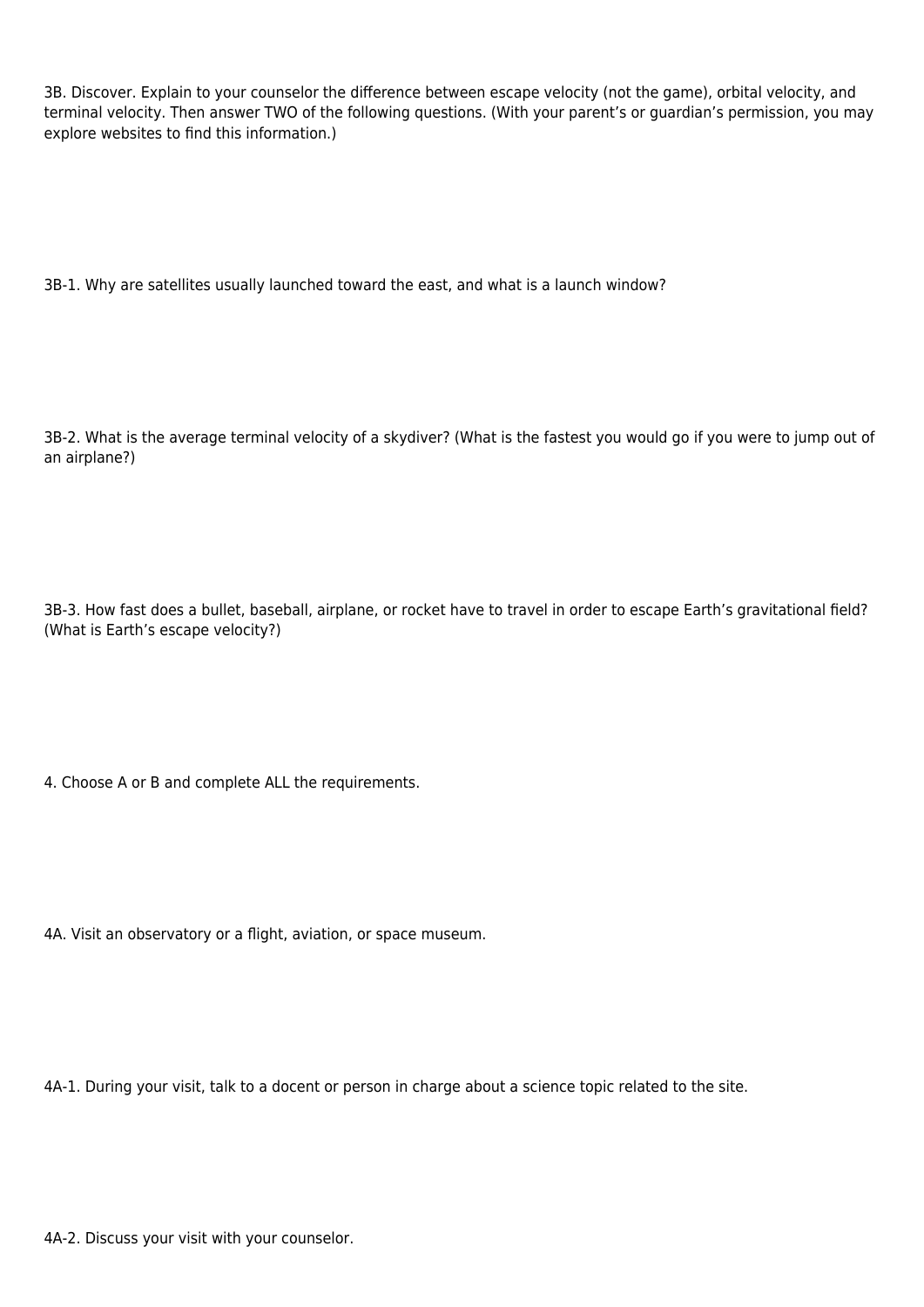4B. Discover the latitude and longitude coordinates of your current position. Then do the following:

4B-1. Find out what time a satellite will pass over your area. (A good resource to find the times for satellite passes is the Heavens Above website at www.heavens-above.com.)

4B-2. Watch the satellite using binoculars. Record the time of your viewing, the weather conditions, how long the satellite was visible, and the path of the satellite. Then discuss your viewing with your counselor.

5. Choose A or B or C and complete ALL the requirements.

5A. Design and build a catapult that will launch a marshmallow a distance of 4 feet. Then do the following:

5A-1. Keep track of your experimental data for every attempt. Include the angle of launch and the distance projected.

5A-2. Make sure you apply the same force every time, perhaps by using a weight to launch the marshmallow. Discuss your design, data, and experiments—both successes and failures - with your counselor.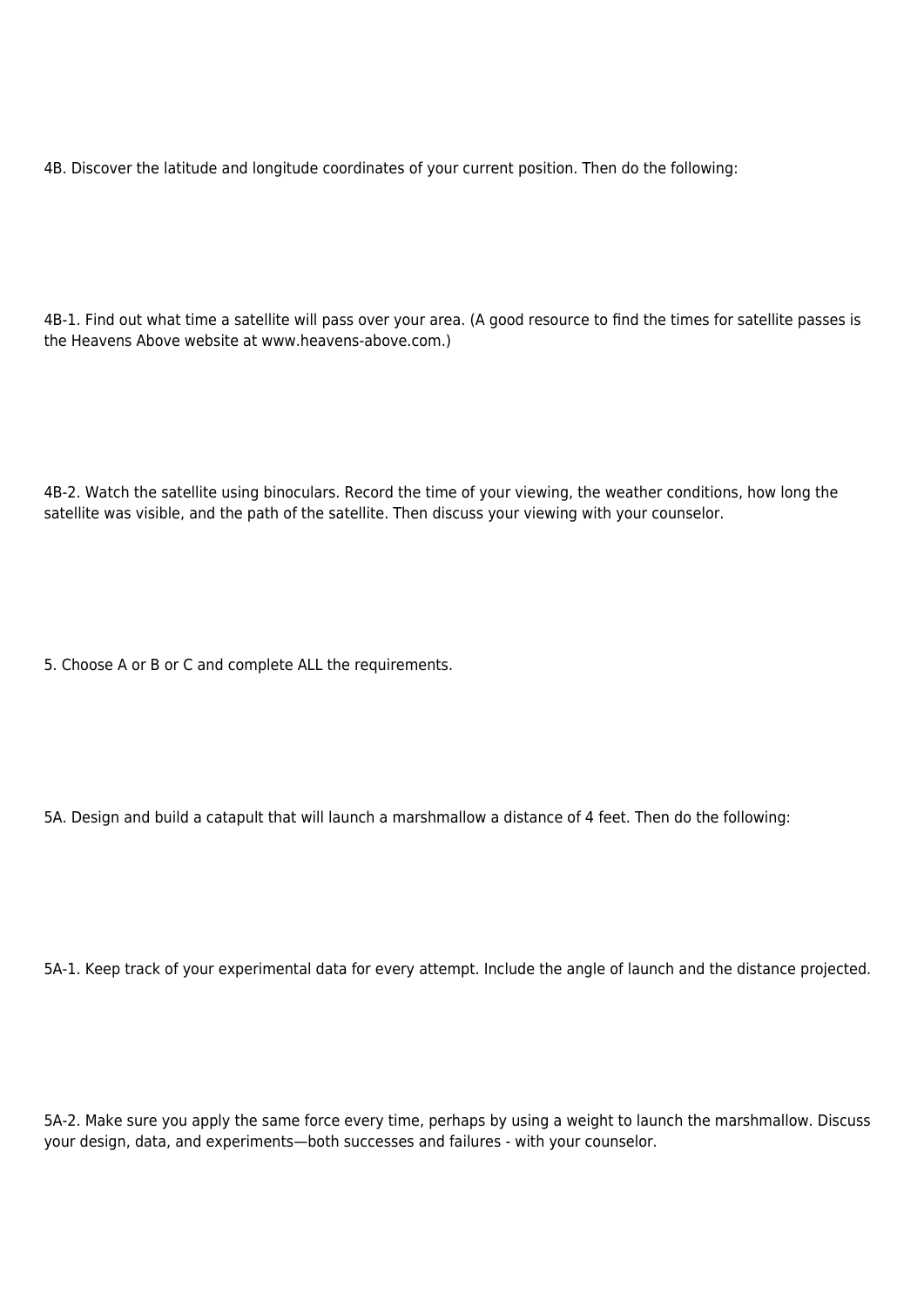5B. Design a pitching machine that will lob a softball into the strike zone. Answer the following questions, then discuss your design, data, and experiments - both successes and failures—with your counselor

5B-1. At what angle and velocity will your machine need to eject the softball in order for the ball to travel through the strike zone from the pitcher's mound?

5B-2. How much force will you need to apply in order to power the ball to the plate?

5B-3. If you were to use a power supply for your machine, what power source would you choose and why?

5C. Design and build a marble run or roller coaster that includes an empty space where the marble has to jump from one part of the chute to the other. Do the following, then discuss your design, data, and experiments—both successes and failures—with your counselor.

5C-1. Keep track of your experimental data for every attempt. Include the vertical angle between the two parts of the chute and the horizontal distance between the two parts of the chute.

5C-2. Experiment with different starting heights for the marble. How do the starting heights affect the velocity of the marble? How does the starting height affect the jump distance?